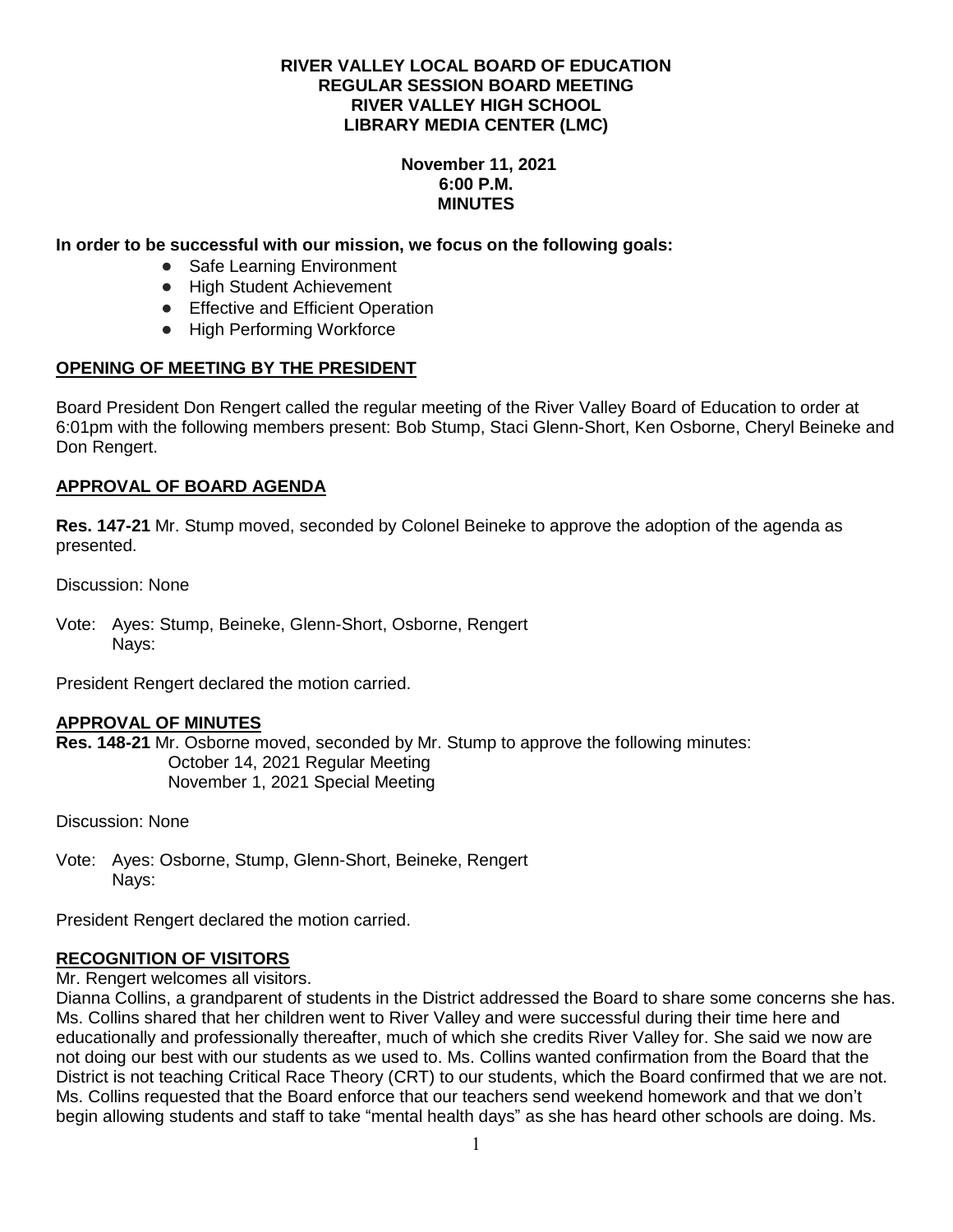### **November 11, 2021 6:00 P.M. MINUTES**

Collins stated that she feels vaccines are an issue, that kids need to be reading and the Board needs to find ways to encourage attendance. Ms. Collins also questioned why the District no longer has any pride as we allow a red streak of paint to be on our sign in front of the high school and we have not addressed the fact that our bleachers are beginning to rust. Ms. Collins shared that she believes we as a District need to find ways to build trust with our community again, because she feels as though we have lost that due to a change in pride and not doing the best that we can as a District for our students and community.

Chris Cookson, a parent of students in the District and an RV alumni, addressed the Board regarding the loss of the "family atmosphere" that made her move back to River Valley several years ago, so that her kids could go to school here. Ms. Cookson believes that students are being bullied not by other students as much anymore, but instead by the school. She explained further that she feels we as a District are bullying students by making them wear masks, despite some of these students having antibodies against COVID-19. Ms. Cookson claims there is peer reviewed evidence that states that kids are not spreading COVID and we are causing mental health issues that we claim we are trying to address and improve due to allowing students to fear COVID-19, which is less deadly than the flu. Ms. Cookson feels as though public schools are run by the government now rather than the parents and community and that we are teaching kids to be submissive and that they must think the same way as everyone else. Ms. Cookson requested that the Board implement a policy that teachers will not discuss vaccines with students, because she feels as though teachers are doing nothing but inducing fear and giving medical advice when they are not doctors.

# **SUPERINTENDENT'S COMMUNICATIONS/REPORTS**

# **Superintendent Shares Oral/Written Correspondence/Communications**

Mr. Wickham presented a COVID-19 update to the Board. He shared the COVID-19 dashboard for kids, as well as the positive cases and quarantines specific to River Valley. In the last 10 weeks, we have only had 24 total quarantines since implementing the mask mandate. This number is significantly less than what we experienced in just the first two weeks of school when we allowed for parent choice, making masks optional. Over one-third of the cases we have seen as a District were due to exposure at home rather than in the school setting.

After presenting his COVID-19 update, Mr. Wickham shared additional information with the Board regarding the Mask to Stay/Test to Play option that was shared by the Ohio Department of Health on October 25<sup>th</sup>. The guidance details for this is available on the Ohio Department of Health website.

**River Valley Local Schools Building Reports/Updates**: At this time we would like to have district administrators and our student council representative provide the board a brief update on each of their respective areas.

Kade Ebert, the student representative, shared that there will be a new Christmas show at the High School in December, that the Show Choir is selling candy bars as a fundraiser and that the High School will have their Veteran's Day assembly on Friday, November 19<sup>th</sup>.

Don Gliebe, the Director of Instruction and Assessment, shared some of the testing data recently released with the District's grade card. Out of the 20 indicators, River Valley came in first in our county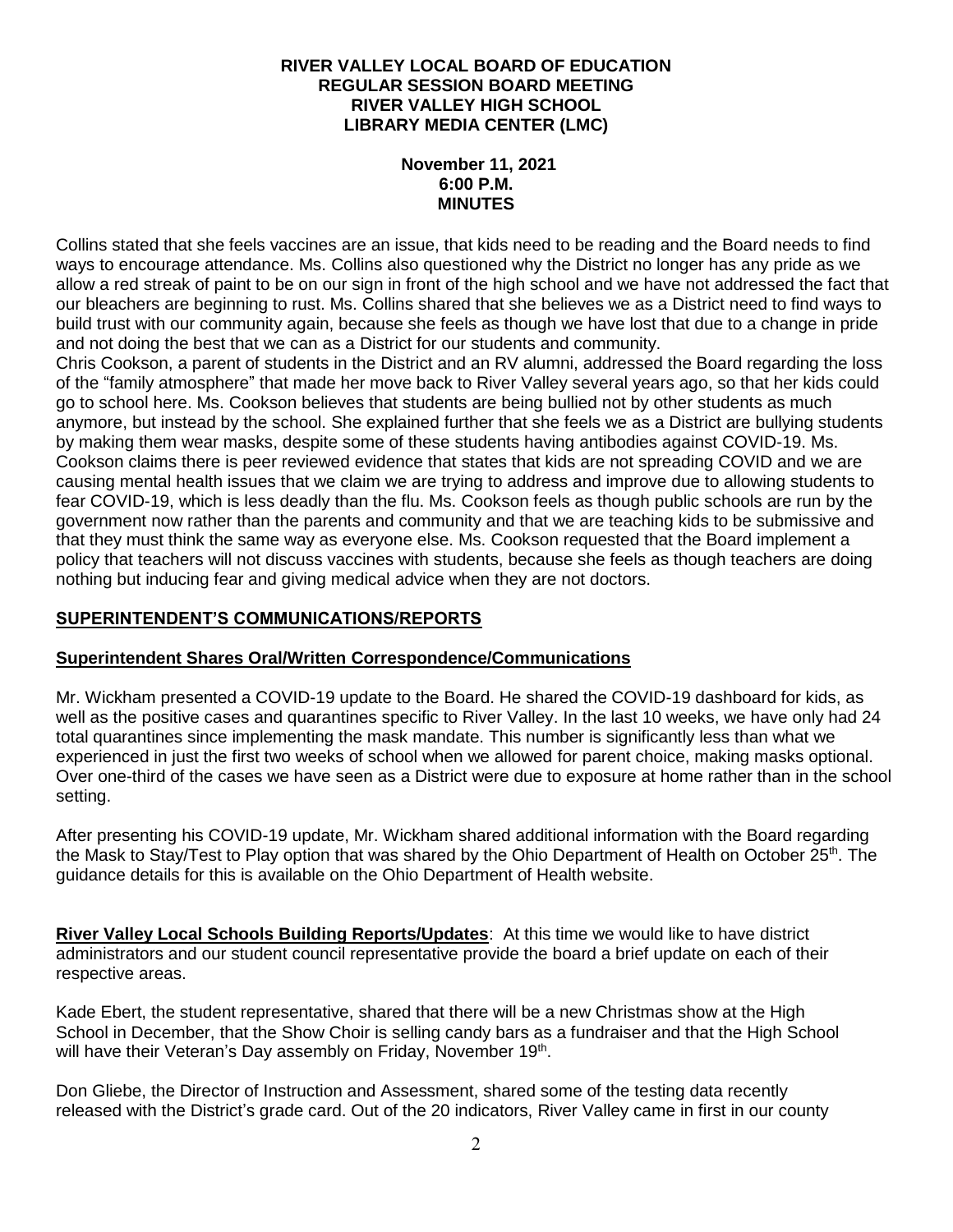### **November 11, 2021 6:00 P.M. MINUTES**

twelve times, came second a total of six times and came in third only twice. River Valley came in above the state average in all indicators, except for one, which was Algebra. Mr. Gliebe said these results show how hard our staff worked last year with students, despite having to teach students in two different settings at the same time and how successful we were in comparison to other Districts in our county and the statewide average despite those same challenges.

Tad Douce, the Director of Educational Technology & Communication, shared that we launched our new website, are on our final reading of the winter 2021 community newsletter and that they are beginning to install the flat screen TVs purchased with ESSER dollars.

# **NEW BUSINESS**

Treasurer, Brittany Keller shared an update regarding the District's cash balance compared to October 2020, the timeline for completing the fiscal year 2021 audit with the Auditor of State's office and an update on House Bill 126. Mrs. Keller urged everyone to please reach out to our Senator regarding this bill and how detrimental it would be to the District's ability to receive real estate taxes equitably from both commercial and residential properties.

### **Treasurer's Report**

**Res. 149-21** Mrs. Glenn-Short moved, seconded by Mr. Stump to approve the following information:

- 1. **Presentation of Five-Year Forecast**: The treasurer will present the five-year forecast for review and discussion. Forecast to be submitted to ODE by November 30, 2021.
- 2. **Acceptance of Financial Reports**: Acknowledge receipt of the following financial reports for the month of October, 2021:

Cash Financial Summary Appropriation Summary Revenue Summary

3. **Acceptance of Donations**: Board approval of the following donations:

| <b>Date</b>    | <b>Name</b>                          | <b>Amount</b> | Reason                     |
|----------------|--------------------------------------|---------------|----------------------------|
| 10/4/21        | Amanda Loyer                         | \$275.00      | <b>MS Cheer</b>            |
| 10/13/21       | <b>Judy Strine</b>                   | \$100.00      | <b>MS Cheer</b>            |
| <b>Rebates</b> |                                      |               |                            |
| <b>Date</b>    | <b>Name</b>                          | Amount        | Reason                     |
| 10/8/21        | Gordon Food Service (META) \$4355.63 |               | <b>Prime Vendor Rebate</b> |

4. **Acceptance of Five-Year Forecast:** Board approval of the Five Year Forecast presented by the Treasurer.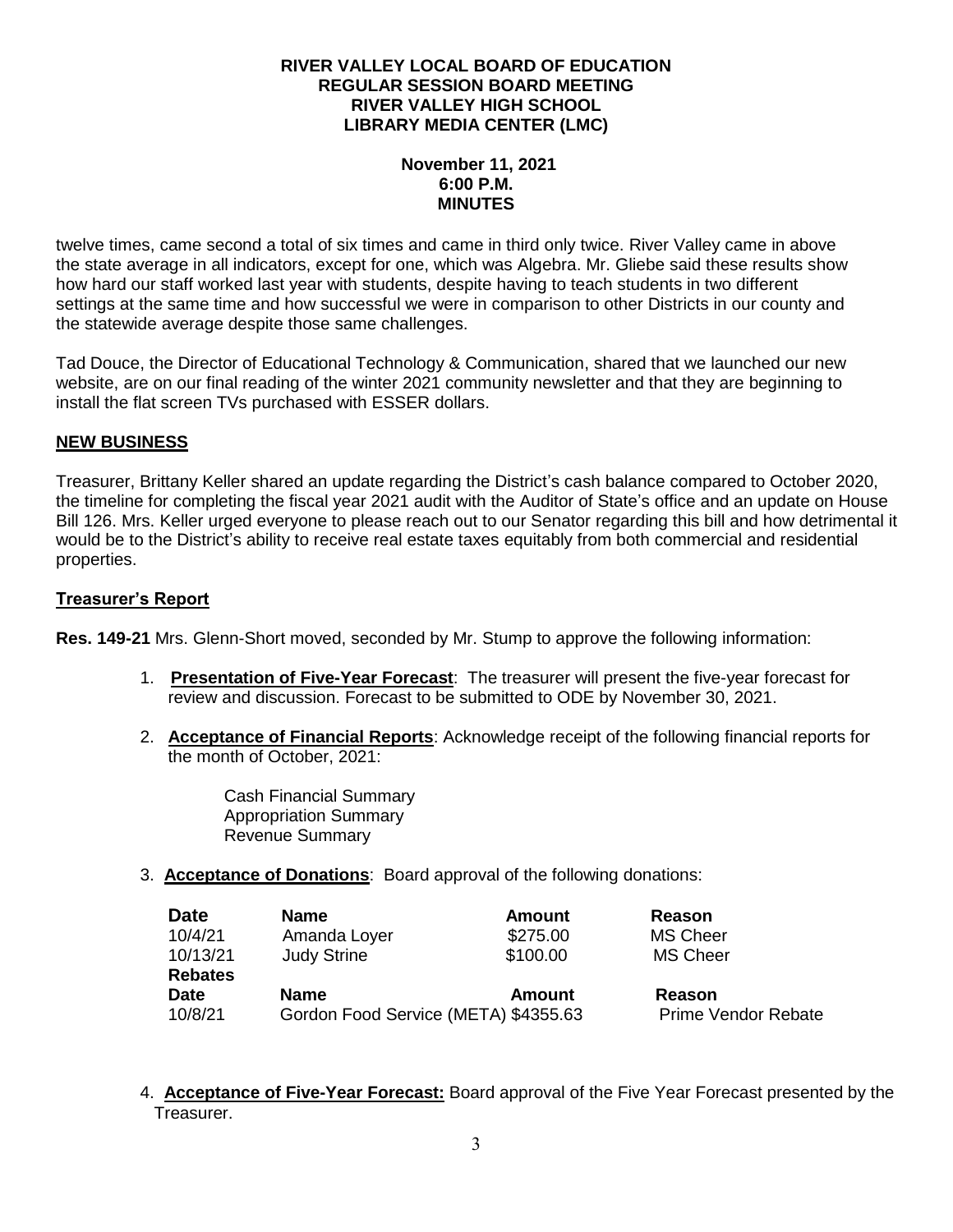# **November 11, 2021 6:00 P.M. MINUTES**

5. **Appropriation Adjustment:** Board approval of the following appropriation adjustments:

Increase appropriations for fund 509 by \$28,555.64 Increase appropriations for fund 516 by \$90,739.56 Decrease appropriations for fund 572 by \$17,414.66 Decrease appropriations for fund 590 by \$808.35 Increase appropriations for fund 584 by \$5,824.64 Increase appropriations for fund 587 by \$6,666.15 Decrease appropriations for fund 599 by \$2,409.09

- 6. **Proper Public Purpose Approval:** Board approval of the purchase of New Hire Orientation lunch and Staff Appreciation lunch during our staff inservice day during the 2021-2022 school year.
- 7. **Board of Education Operational Evaluation:** Board approval of the Board of Education Operational Evaluation for the 2021-2022 school year, as presented in your background materials.

Discussion: None

Vote: Ayes: Glenn-Short, Stump, Osborne, Beineke, Rengert Nays:

President Rengert declared the motion carried.

# **Superintendent's Reports/Recommendations**

**Res. 150-21** Mr. Osborne moved, seconded by Mr. Stump to approve the following information:

#### 1.**Resolutions**:

- a. **Resolution: Updated Agreement for School Program Services Between the River Valley Local School District and the North Central Ohio Educational Service Center**: Board approval to enter into the updated FY2022 agreements between the River Valley Local School District and the North Central Ohio ESC, for the purpose of the ESC providing services to assist the district per the terms and conditions as set forth in the agreements in your background materials.
- b. **Resolution: Between River Valley Local Schools (RVLSD) and Rush Trucking:** Board approval of the sale of Bus # 6 to Rush Trucking for \$800.00.
- c. **Resolution: Agreement Between River Valley Local Schools (RVLSD) and E&I Purchasing Cooperative:** Board approval to enter into an membership between River Valley Local School District and E&I Purchasing Cooperative.
- d. **Resolution: Discussion and Resolution of Ohio Department of Health Mask Recommendations:** Board discussion and approval of the Ohio Department of Health recommendation Mask To Stay Test to Play and review of current mask policy as presented in your background materials.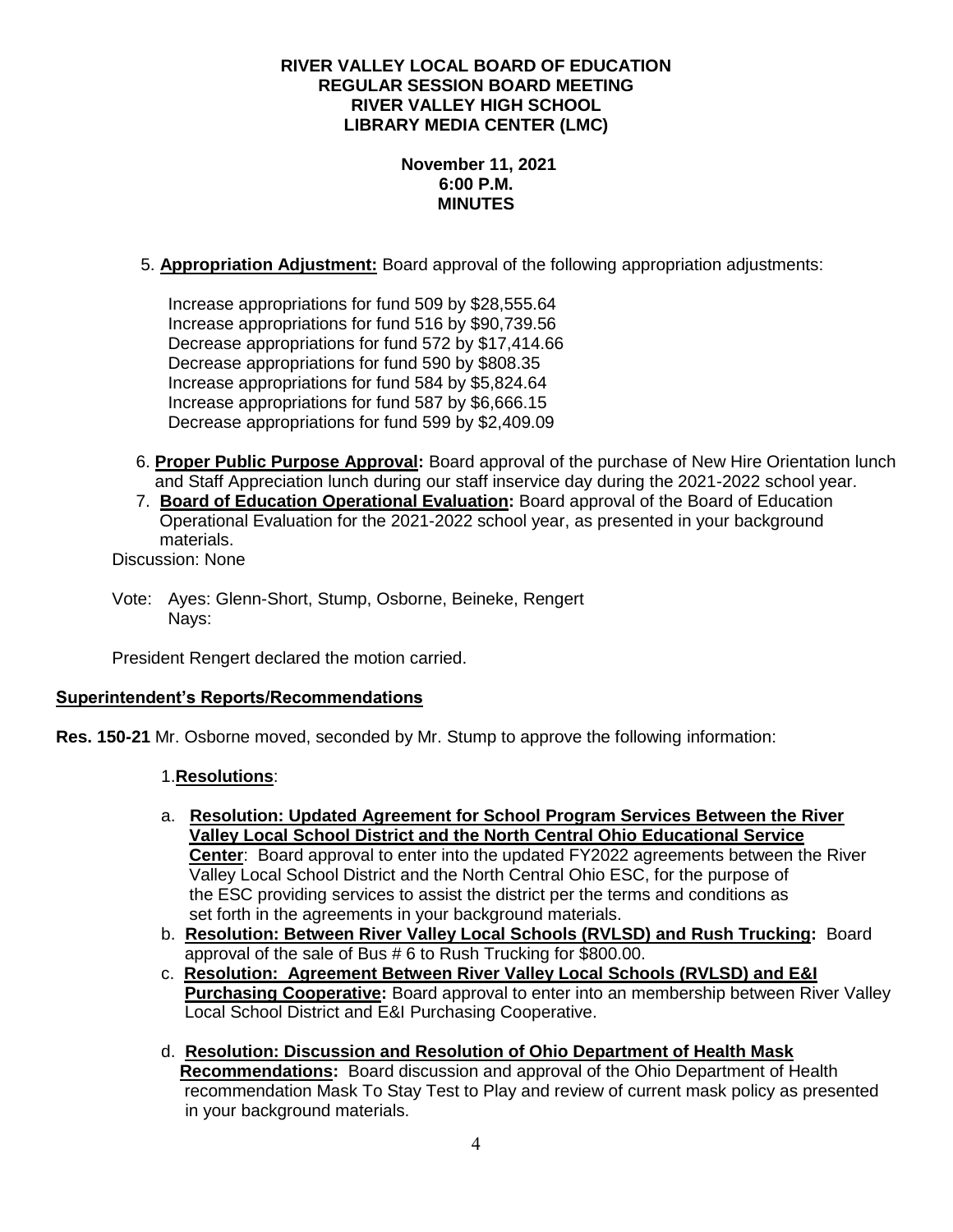### **November 11, 2021 6:00 P.M. MINUTES**

### Discussion: None

Vote: Ayes: Osborne, Stump, Glenn-Short, Beineke, Rengert Nays:

President Rengert declared the motion carried.

# **Certificated Personnel**

**Res. 151-21** Colonel Beineke moved, seconded by Mrs. Glenn-Short to approve the following information:

- a. **Certificated – Salary Adjustment**: Board approval of a salary adjustment for Daniel Wilcox, effective October 27, 2021, who has completed the necessary requirements for such an adjustment, as presented in your background materials.
- b. **Certificated Personnel – Employment**: Board approval to employ the following individuals as a Permanent Substitute for River Valley Local Schools, on a one year limited contract for the 2021-2022 school year, as presented in your background materials, and contingent upon completion of any necessary requirements for employment/ certification.

Mary Jordan - Elementary Gym Sub - Effective November 8, 2021 Randy Kloha - Heritage Elementary School - Effective November 15, 2021

- c. **Certificated - Leave of Absence:** Board approval of an unpaid leave of absence for Lesley Hess, Elementary Gym Teacher at River Valley Elementary Schools, effective November 1, 2021, for the remainder of the 2021-2022 school year, as presented in your background materials.
- d. **Certificated Personnel - Substitute Teacher Approval**: Board approval of the Substitute Teacher List for November 2021 as recommended by the North Central Ohio ESC and presented in your background materials.

Discussion: None

Vote: Ayes: Beineke, Glenn-Short, Osborne, Stump, Rengert Nays:

President Rengert declared the motion carried.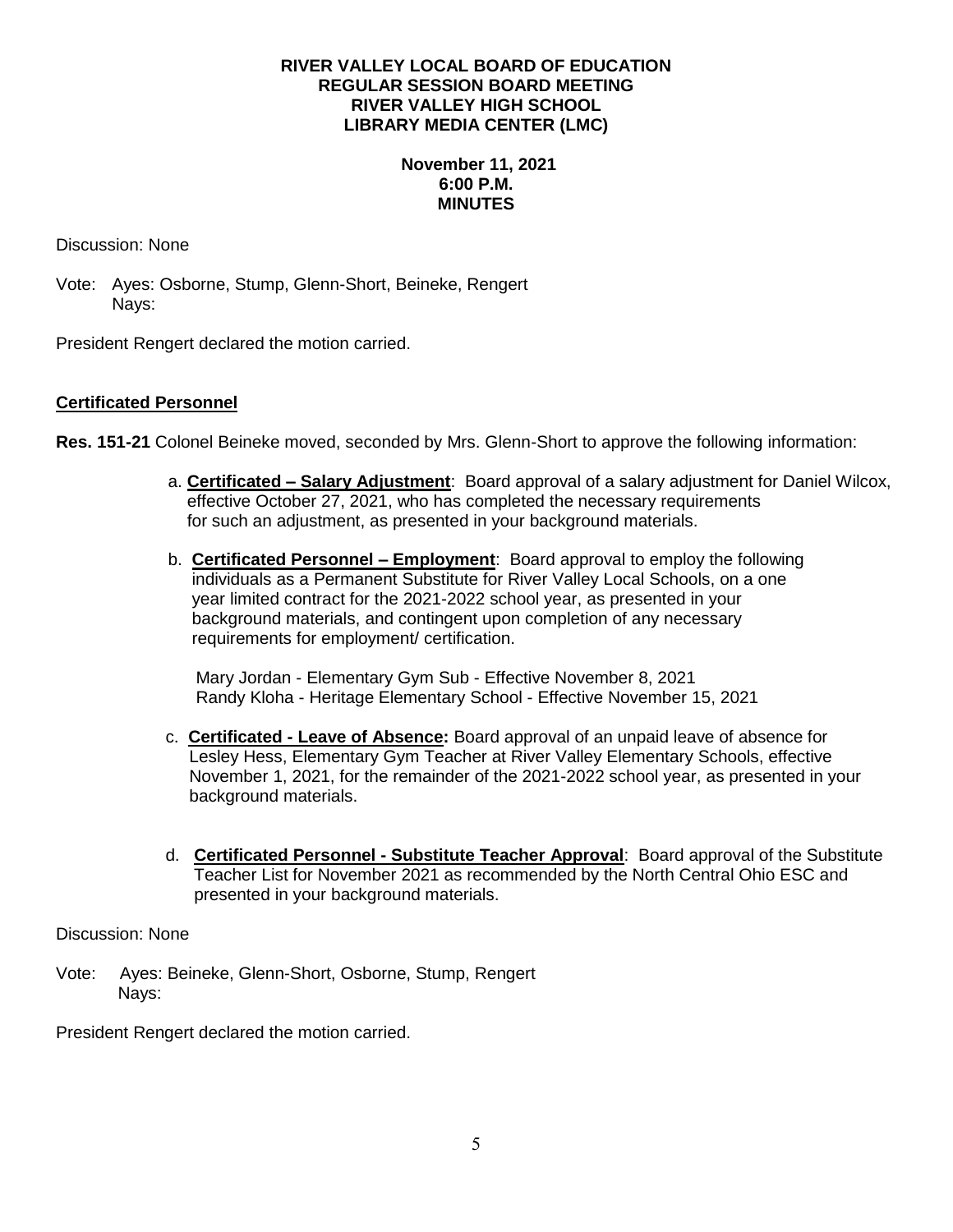### **November 11, 2021 6:00 P.M. MINUTES**

# **Classified Personnel**

**Res. 152-21** Mr. Osborne moved, seconded by Colonel Beineke to approve the following information:

- a. **Classified Personnel – Resignation:** Board approval to accept the resignation from Tamela Knight, Cashier at River Valley Middle School, effective November 2, 2021, with regrets and best wishes and as presented in your background materials.
- b. **Classified Personnel – Resignation:** Board approval to accept the resignation from Teresa Mitchell, Educational Aide at River Valley Middle School, effective November 5, 2021, with regrets and best wishes and as presented in your background materials.
- c. **Classified Personnel - Employment:** Board approval to employ Jacqueline Blevins on a one year limited contract, as a Cashier, effective November 1, 2021, for the 2021-2022 school year, contingent upon completion of any necessary requirements for employment/certification, per information in your background materials.
- d. **Classified Personnel – Employment**: Board approval to employ Ami Spriggs on a one year limited contract, as a Preschool Bus Aide at Liberty Elementary School, effective September 27, 2021, contingent upon completion of any necessary requirements for employment/certification, per information in your background materials.
- e. **Classified Personnel - Employment:** Board approval to employ Roberta Brodman on a one year limited contract, as a Cashier at River Valley Middle School, effective November 1, 2021, for the 2021-2022 school year, contingent upon completion of any necessary requirements for employment/certification, per information in your background materials.
- f. **Classified Personnel - Employment:** Board approval to employ Teresa Mitchell on a two year limited contract, as a Full Time Cook at River Valley High School, effective November 8, 2021, for the 2021-2022 school year, contingent upon completion of any necessary requirements for employment/certification, per information in your background materials.
- g. **Classified Personnel - Employment:** Board approval to employ Jenna Kittles-Turner on a one year limited contract, as an Educational Aide, at Tri Rivers Career Center, effective November 1, 2021, for the 2021-2022 school year, contingent upon completion of any necessary requirements for employment/certification, per information in your background materials.
- h. **Classified Personnel - Employment:** Board approval to employ Sarah McNeal on a one year limited contract, as an Educational Aide, at Heritage Elementary School, for the 2021-2022 school year, contingent upon completion of any necessary requirements for employment/certification, per information in your background materials.
- i. **Classified Personnel - Head Cook Appointments:** Board approval of the following cooks to be appointed as Head Cooks for the 2021-2022 school year: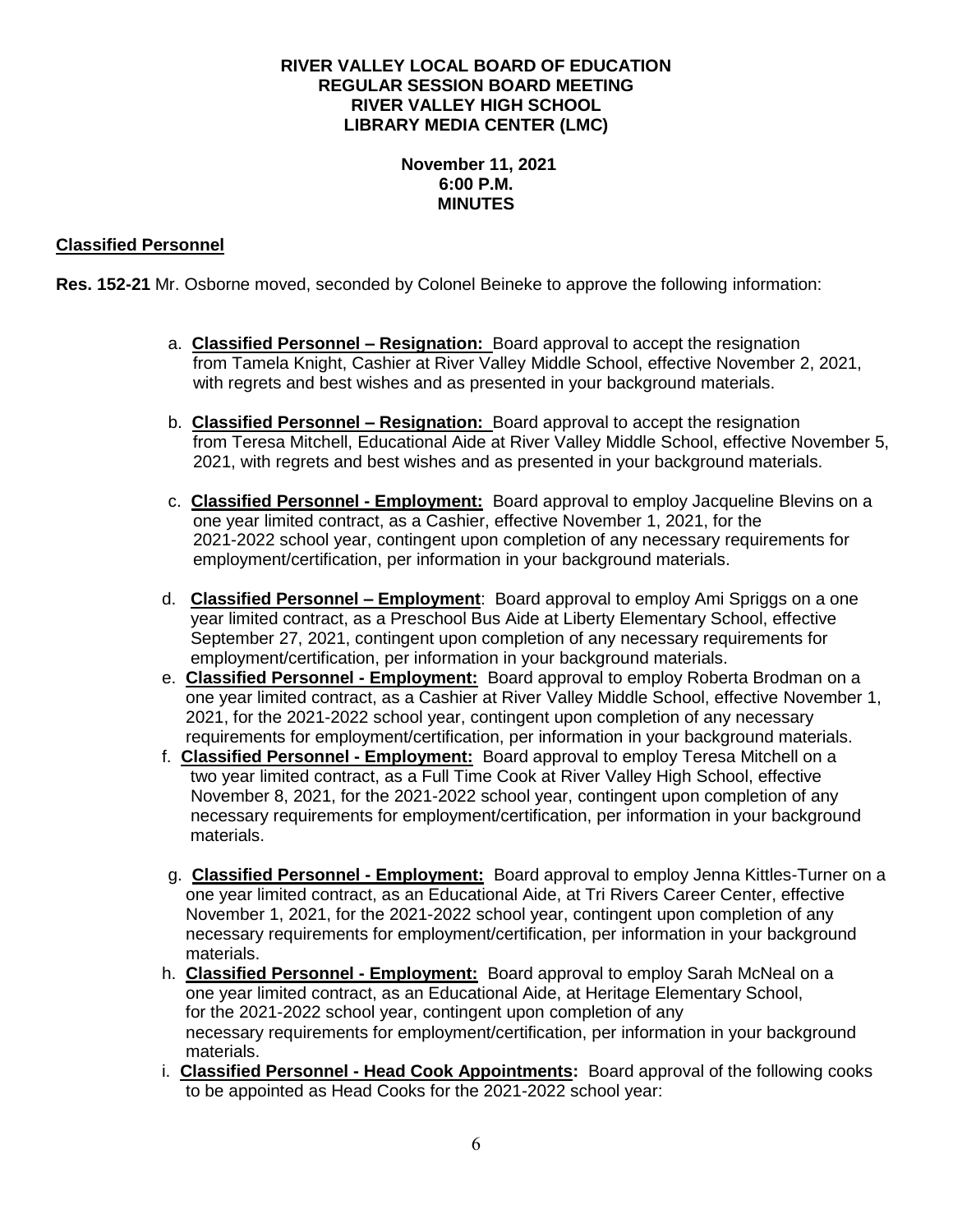### **November 11, 2021 6:00 P.M. MINUTES**

High School - Stefanie Burris Middle School - Linda Smith Heritage - Keira Kelly Liberty - Elizabeth Bowdre

 j. **Classified Personnel – Substitute**: Board approval to employ the following individuals as a classified substitute, on an as needed basis, with River Valley Local Schools, contingent upon completion of any necessary requirements for employment/ certification, per information in your background materials.

Karen Heffley - Effective January 5, 2021 Tamela Knight - Effective November 3, 2021

Discussion: None

Vote: Osborne, Beineke, Glenn-Short, Stump, Rengert Nays:

President Rengert declared the motion carried.

## **21st Century**

**Res. 153-21** Colonel Beineke moved, seconded by Mr. Osborne to approve the following information:

- a. **21st Century – Employment**: Board approval of the following individuals as 21st Century for 2021-2022, on a one year contract, contingent upon completion of any necessary requirements for employment/ certification.
	- 21st Century Aides: Shirley Marshall

21st Century Teachers: Kelly Boles Joyce Hughes Cailey Lower

Discussion: None

Vote: Ayes: Beineke, Osborne, Glenn-Short, Stump, Rengert Nays:

President Rengert declared the motion carried.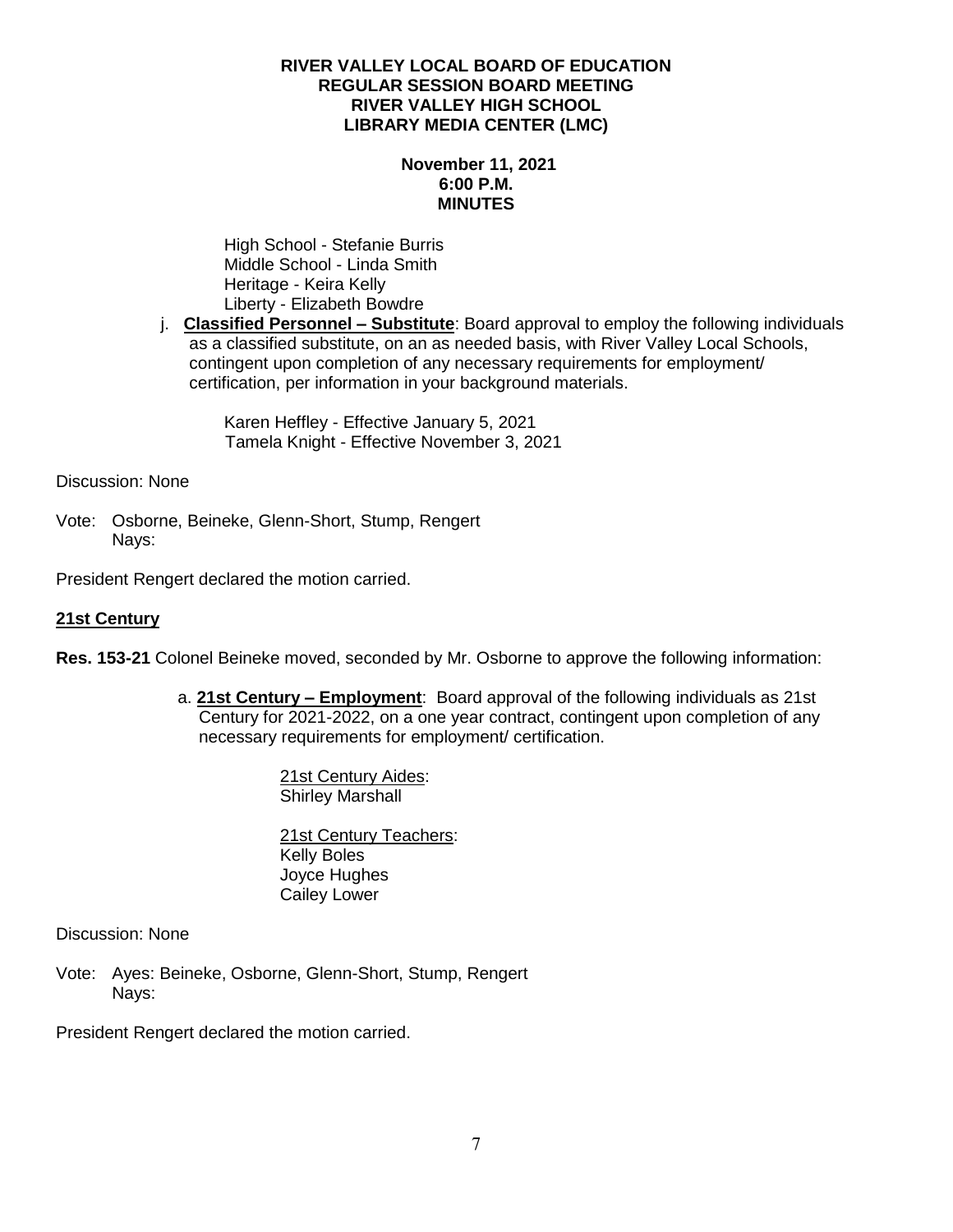### **November 11, 2021 6:00 P.M. MINUTES**

### **Supplementals**

**Res. 154-21** Mr. Stump moved, seconded by Mr. Osborne to approve the following information:

 WHEREAS, this Board has posted positions as being available to employees of the district who hold educator licenses, and no such employee meeting all of the Board's qualifications has applied for, been offered, and accepted such positions, and

 WHEREAS, this board then advertised these positions as being available to licensed individuals not employed by this district, and no such person meeting all of the Board's qualifications has applied for, been offered, and accepted such positions,

 BE IT THEREFORE RESOLVED that coaching positions may be granted to non-licensed individuals for the 2021-2022 school year, contingent upon completion of any necessary requirements for employment/certification, per information in your background materials.

BE IT FURTHER RESOLVED that the individual(s) listed are employed for the 2021-2022 school year with the understanding that they WILL NOT be able to direct, supervise or coach a pupil activity program that involves athletics, routine or regular physical activity (practices, scrimmages, workouts, etc..) or health and safety considerations until they have obtained a valid Pupil Activity Permit, and said permit is on file in the Superintendent's Office. The Athletic Director along with the respective building Principal will be responsible for assuring that the individual(s) listed are in full compliance with the above requirements.

a. **Supplemental - Employment:**

Mitchell Miracle - Middle School Assistant Wrestling Coach

b. **Supplemental - Volunteers:** Chris Danals - Middle School Volunteer Assistant Wrestling Coach

Discussion: None

Vote: Ayes: Stump, Osborne, Glenn-Short, Beineke, Rengert Nays:

President Rengert declared the motion carried.

# **Students**

**Res. 155-21** Colonel Beineke moved, seconded by Mr. Osborne to approve the following information: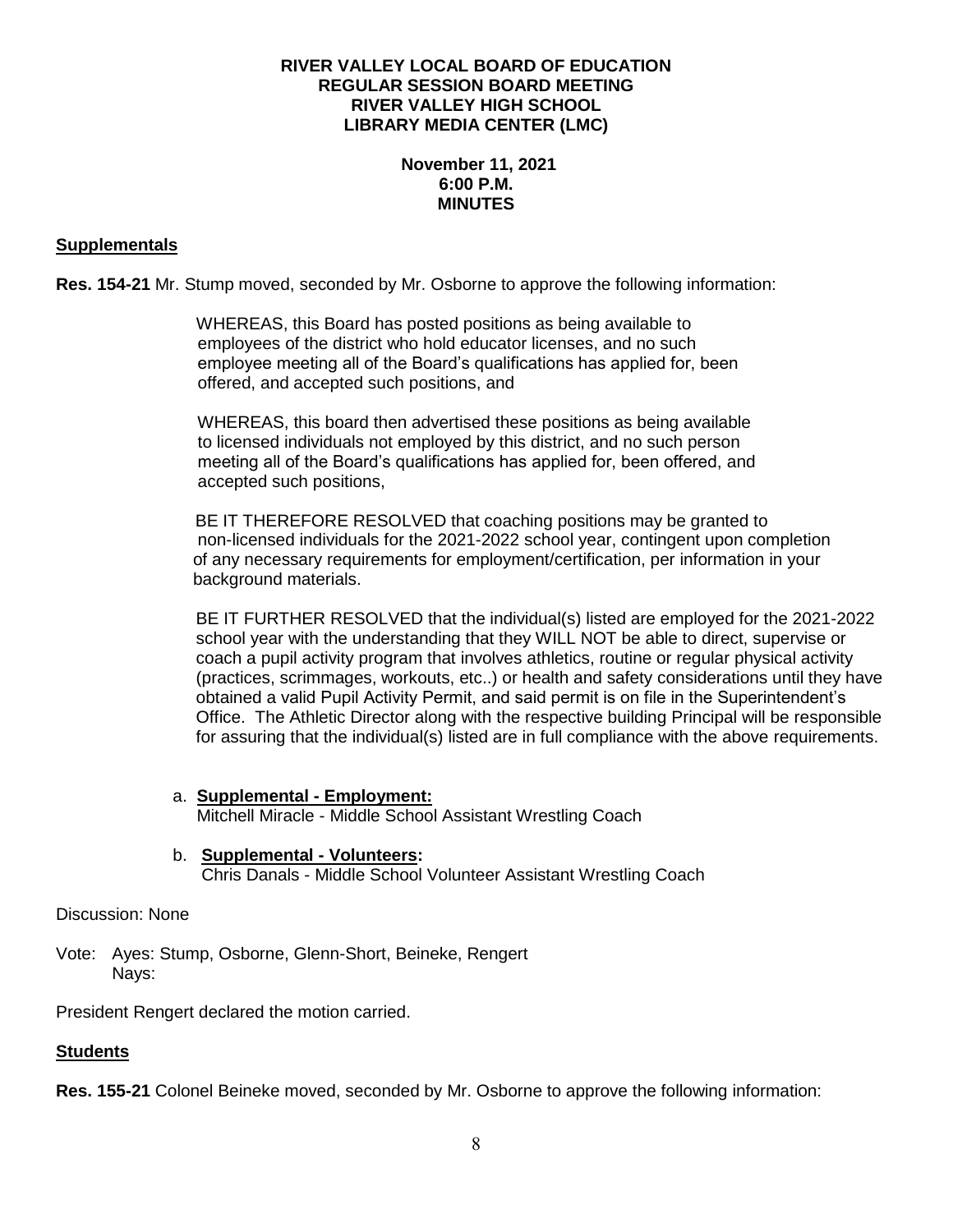### **November 11, 2021 6:00 P.M. MINUTES**

 a. **Students - In Lieu of Transportation Resolution:** Board approval of the resolution for the transportation of students to a non-public school as follows:

Section 3327.01 ORC Transportation of Pupils PROCEDURES FOR" in lieu of transportation...

Where it is impractical to transport a pupil by school conveyance, a board of education may, in lieu of providing such transportation, pay a parent, guardian, or other person in charge of such child, an amount per pupil which shall in no event exceed the average transportation cost per pupil, such average cost to be based on the cost of transportation of children by all boards of education in this state during the next preceding year.

Discussion: None

Vote: Ayes: Beineke, Osborne, Glenn-Short, Stump, Rengert Nays:

President Rengert declared the motion carried.

**ADJOURN** - Thank you for coming.

**Res. 156-21** Mr. Stump moved, seconded by Mr. Osborne to adjourn the meeting of the River Valley Board of Education at 8:10pm.

> Motion by Seconded by Beineke A/N, Glenn-Short A/N, Osborne A/N, Rengert A/N, Stump A/N

# **PUBLIC PARTICIPATION AT BOARD MEETING:**

In order for the Board to fulfill its obligation to complete the planned agenda in an effective and efficient fashion, a maximum of 30 minutes of public participation may be permitted at each meeting.

Each person addressing the Board shall give his/her name and address. If several people wish to speak, each person is allotted three minutes until the total time of 30 minutes is used.

During that period, no person may speak twice until all who desire to speak have had the opportunity to do so. Persons desiring more time should follow the procedure of the Board to be placed on the regular agenda. The period of public participation may be extended by a vote of the majority of the board.

Board Policy BDDH - Adopted October 12, 1999